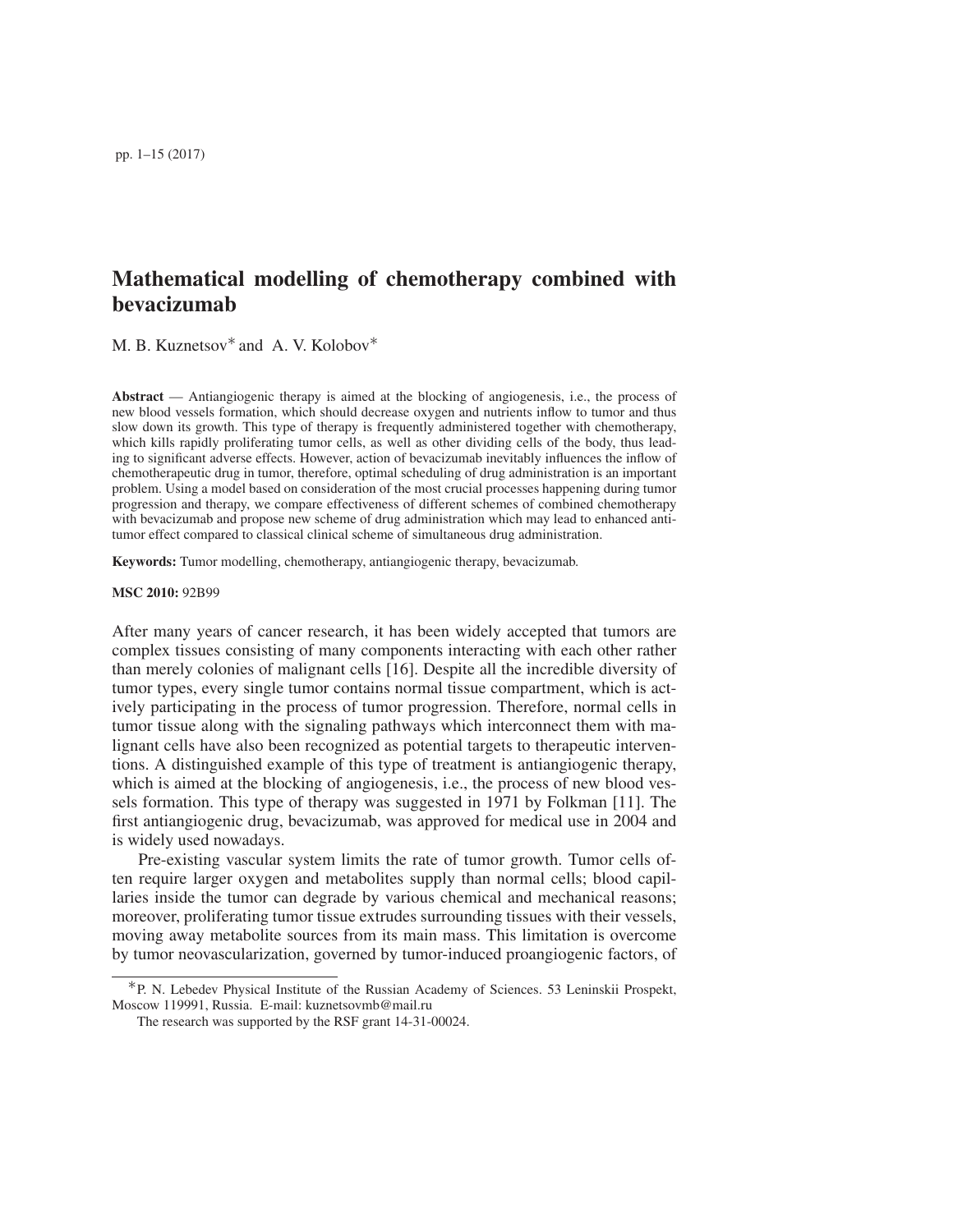### 2 *M. B. Kuznetsov and A. V. Kolobov*

which vascular endothelial growth factor, or VEGF, is accepted to be the most important one. However, due to overproduction of proangiogenic factors by tumors, their newly formed microvasculatory system is chaotic and the capillaries themselves are dilated, tortuous, and highly permeable [2]. The action of VEGF can be inhibited by neutralizing it or its signaling pathways in endothelial cells, e.g., bevacizumab binds irreversibly to VEGF, rendering it inactive. Antiangiogenic therapy leads to capillaries maturation and prevents the formation of new capillaries thus depriving tumor of nutrients and decelerating its growth. Compared to traditional radio- and chemotherapy, antiangiogenic therapy has moderate side-effects, but it alone can not eradicate tumor, so it is reasonable to administer it together with another therapy aimed at the direct tumor cells killing. Due to this, nowadays almost all of the approved administration schemes, which include bevacizumab, combine it with various chemotherapy agents [12], the main aim of which is intervention in the process of cell division. The action of these agents is not specific to cell types, but as tumor cells divide much more frequently than normal ones, impact of chemotherapy on them prevails over effect on surrounding normal cells. Nevertheless, this kind of therapy often leads to significant side-effects, such as anemia, hair loss, mucositis and nausea.

Two different types of antitumor drugs, administered simultaneously, inevitably interact with each other in different ways, e.g., chemotherapy slows down neovascularization rate by interfering with division of endothelial cells, thus enhancing antiangiogenic action [19]. On the other hand, maturation of tumor capillaries resulting in decrease in their permeability and their subsequent degradation due to antiangiogenic therapy lead to reduced influx of chemotherapeutic drug in tumor, which was observed experimentally [5, 25]. Therefore, a great challenge concerning cytotoxic chemotherapy combined with antiangiogenic agent is the problem of optimal scheduling of drugs administration in order to maximize antitumor effect and minimize side-effects. The topic is being actively investigated now, and mathematical modelling can facilitate its investigation.

At present, in contrast to clinical practice, the mathematical modelling of combined antitumor chemotherapy with antiangiogenic agents is only at its early stage [1, 15]. In fact, all existing works of this type do not take into account the spatial structure of the tumor, which indicates that they are only suitable for the simulation of postoperative (adjuvant) therapy. Moreover, the effect of antiangiogenic drugs is described only phenomenologically in these models. However, there are a lot of works on classical chemotherapy modelling [6, 10, 27], from which modelling approaches and reference parameters of common drugs may be used. Furthermore, the modelling of bevacizumab pharmacodynamics in blood and tissue as application to cancer [4, 23] and ophthalmic diseases [21] has already begun.

An important factor requiring detailed consideration is the fact that standard chemotherapeutic agents, such as doxorubicin, cisplatin, oxoplatinum, have low molecular weight (a few hundred Daltons) unlike macromolecular bevacizumab (149 kDa) and VEGF (about 40 kDa). Thus, during the modelling of their pharmacodynamics in blood and tissue, it is necessary to take into account the mechanisms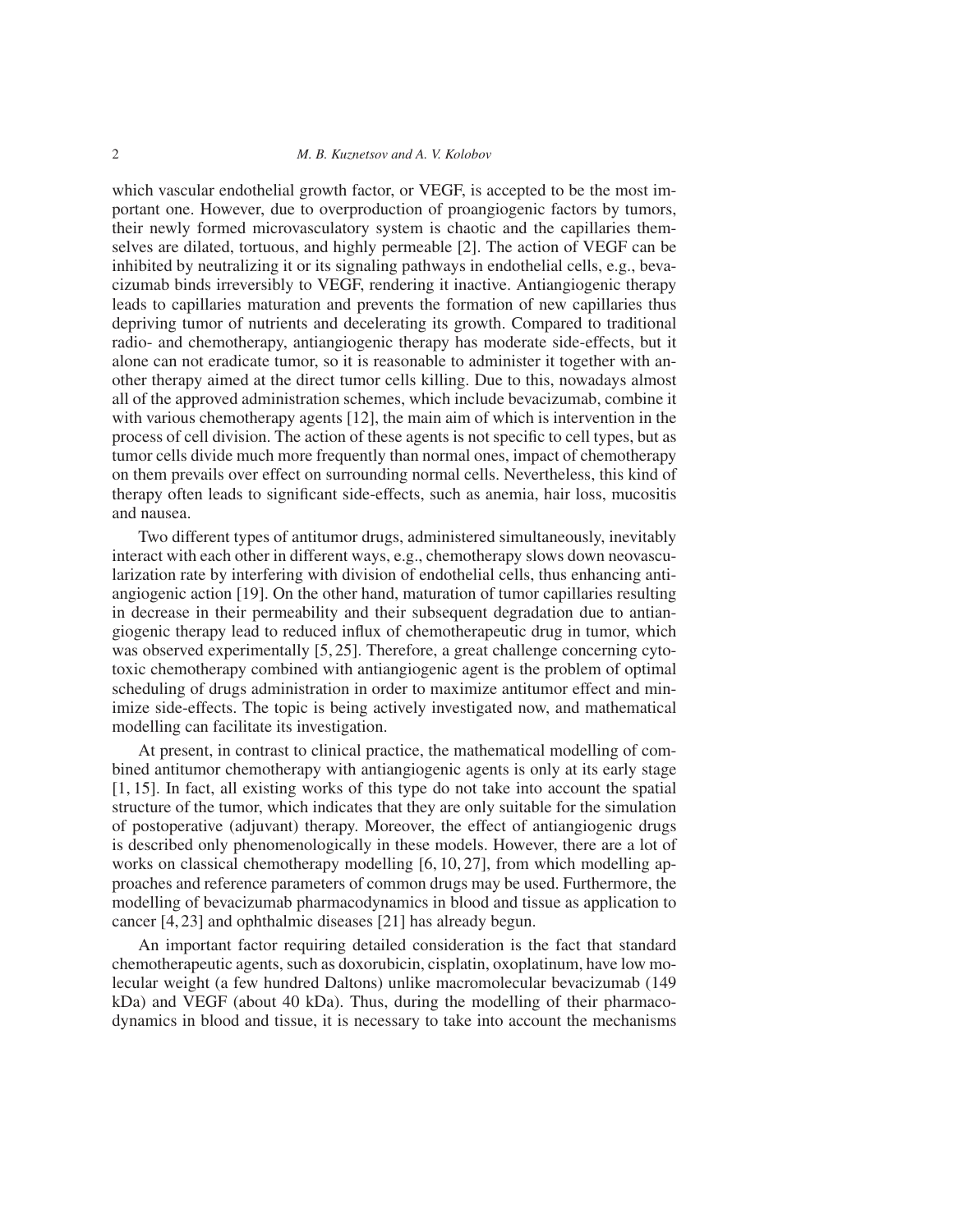

Figure 1. Block-scheme of the model of tumor progression and combined antitumor chemotherapy with bevacizumab.  $n_1$  and  $n_2$  are proliferating and migrating tumor cells respectively, *h* are host cells, *m* is necrosis, *S* is glucose, *V EGF* is vascular endothelial growth factor, *EC* and *FC* are preexisting and angiogenic microcirculatory networks respectively, *CRF* is capillary regression factors, *A* is bevacizumab, *T* is chemotherapy agent. Gray arrows indicate stimulating relations, black arrows indicate inhibiting relations, white arrows denote cell transitions.

of their non-specific binding, the rate of which highly depends on patient-specific characteristics, tumor localization and various other factors. This introduces a large portion of uncertainty in determination of model parameters.

In this work we compare the effectiveness of different schemes of palliative combined chemotherapy with bevacizumab. Unlike neoadjuvant therapy, which is held before surgery and consists of 4-6 drug injections, palliative therapy takes place when surgical intervention is not possible, and administration of drugs continues until tumor remission or lethal outcome.

# 1. Model

Figure 1 demonstrates the block-scheme of the model under investigation. We rely on widely-accepted principle of migration/proliferation dichotomy of tumor cells, according to which a tumor cell can not actively move and divide simultaneously [14], and therefore we consider heterogeneous colony of living tumor cells: proliferating ones, normalized density of which is  $n_1(r,t)$ , and migrating ones, which density is  $n_2(r,t)$ , where *r* and *t* are space and time coordinates. Each malignant cell can change its state depending on the level of glucose, which is selected as the key metabolite, its concentration is  $S(r,t)$ . Tumor grows in a tissue consisting of normal cells with density  $h(r,t)$ . When dying, tumor and normal cells form necrosis, whose fraction in tissue is  $m(r,t)$ . In absence of tumor, the tissue contains preexisting normal capillary network, the bulk density of its surface is  $EC(r,t)$ . As a result of tumor neovascularization, the microcirculatory network expands by angiogenic capillaries, their surface bulk density is  $FC(r,t)$ . This variable is included in the model to account for the fact that permeability of angiogenic capillaries is higher than that of normal capillaries, due to the presence of large pores, i.e., fenestrations, in their walls [24]. Furthermore, as a result of tumor progression microcirculatory network locally degrades under the influence of several factors – mechanical ones, such as vascular occlusion due to swelling of the tumor, and chemical ones, an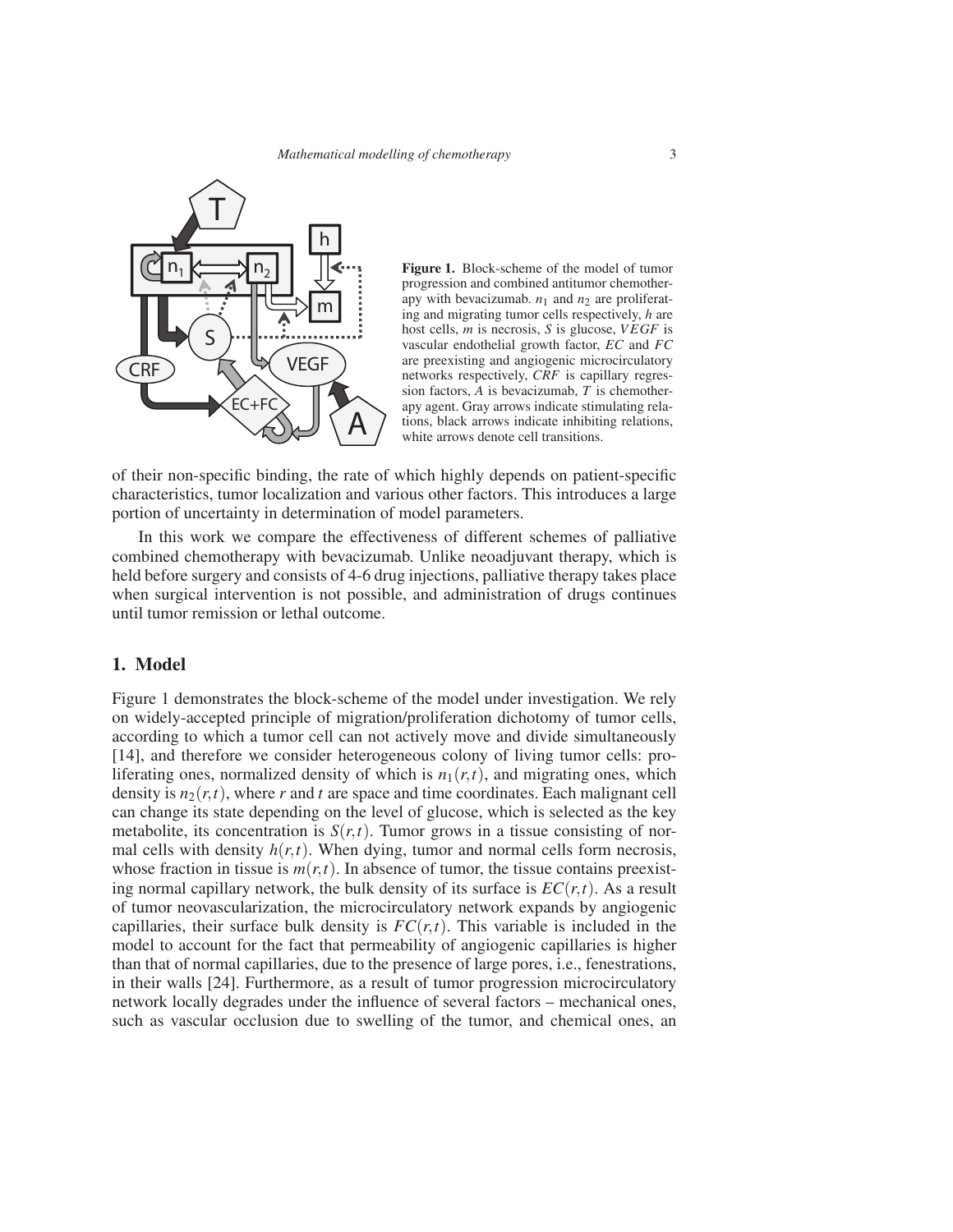#### 4 *M. B. Kuznetsov and A. V. Kolobov*

example of which is angiopoietin-2, which is produced by endothelial cells themselves in the tumor microenvironment [17]. We do not consider in details relevant biochemical processes, but introduce a new variable  $CRF(r,t)$ , which determines the regression of capillaries. The model also takes into account concentrations of vascular endothelial growth factor, or VEGF,  $V(r,t)$  and antiangiogenic drug bevacizumab  $A(r,t)$ , which irreversibly binds to it, thereby blocking tumor angiogenesis. Concentration of chemotherapeutic agent  $T(r,t)$  is included as well, its action directly leads to death of dividing tumor cells.

Equations describing the densities of cell populations and concentration of necrosis are as follows:

$$
\frac{\partial n_1}{\partial t} = Bn_1 - P_1(S)n_1 + P_2(S)n_2 - (k_{n1}T_n)Tn_1 - \nabla(In_1)
$$
\n
$$
\frac{\partial n_2}{\partial t} = D_n \Delta n_2 + P_1(S)n_1 - P_2(S)n_2 - d_n(S)n_2 - \nabla(In_2)
$$
\n
$$
\frac{\partial h}{\partial t} = -d_h(S)h - \nabla(In)
$$
\n
$$
\frac{\partial m}{\partial t} = d_n(S)n_2 + d_h(S)h + (k_{n1}T_n)Tn_1 - \nabla(Im)
$$
\n
$$
P_1(S) = k_1 \exp(-k_2S)
$$
\n
$$
P_2(S) = \frac{1}{2}k_3(1 - \tanh[\varepsilon_{\text{trans}}(S_{\text{trans}} - S)])
$$
\n
$$
d_n(S) = \frac{1}{2}d_{n,\text{max}}(1 + \tanh[\varepsilon_{\text{cells}}(S_{\text{crit}} - S)])
$$
\n
$$
d_h(S) = \frac{1}{2}d_{h,\text{max}}(1 + \tanh[\varepsilon_{\text{cells}}(S_{\text{crit}} - S)])
$$
\n
$$
n_1 + n_2 + m + h = 1, \qquad \nabla I = Bn_1 + D_n \Delta n_2.
$$
\n(14.11)

At any moment of time each tumor cell either proliferates at the rate *B* or randomly moves with the diffusion coefficient  $D_n$ , the intensities of transitions from one state to another are  $P_1(S)$  and  $P_2(S)$ , respectively, depending on the concentration of glucose. The forms of these functions are described in detail in our previous work [23]. Both tumor and host cells die due to lack of glucose with rates  $d_n(S)$ and  $d_h(S)$ , respectively. They can also die in result of chemotherapy. All dying cells turn into necrosis. The effectiveness of the chemotherapeutic drug, regardless of the details of its mechanism of action, is described by the parameter  $k_{n1}$ , which governs the rate of proliferating cells death. The concentration of the drug in blood is normalized to its dosage *Tn*.

We consider an incompressible dense tissue in which space distribution of tissue components is affected by their local kinetics, e.g., dividing cells push out surrounding tissues, providing an increase of tumor size. To account for these effects, we introduce the convective flows field  $I(r,t)$ , which in general case is derived the following way.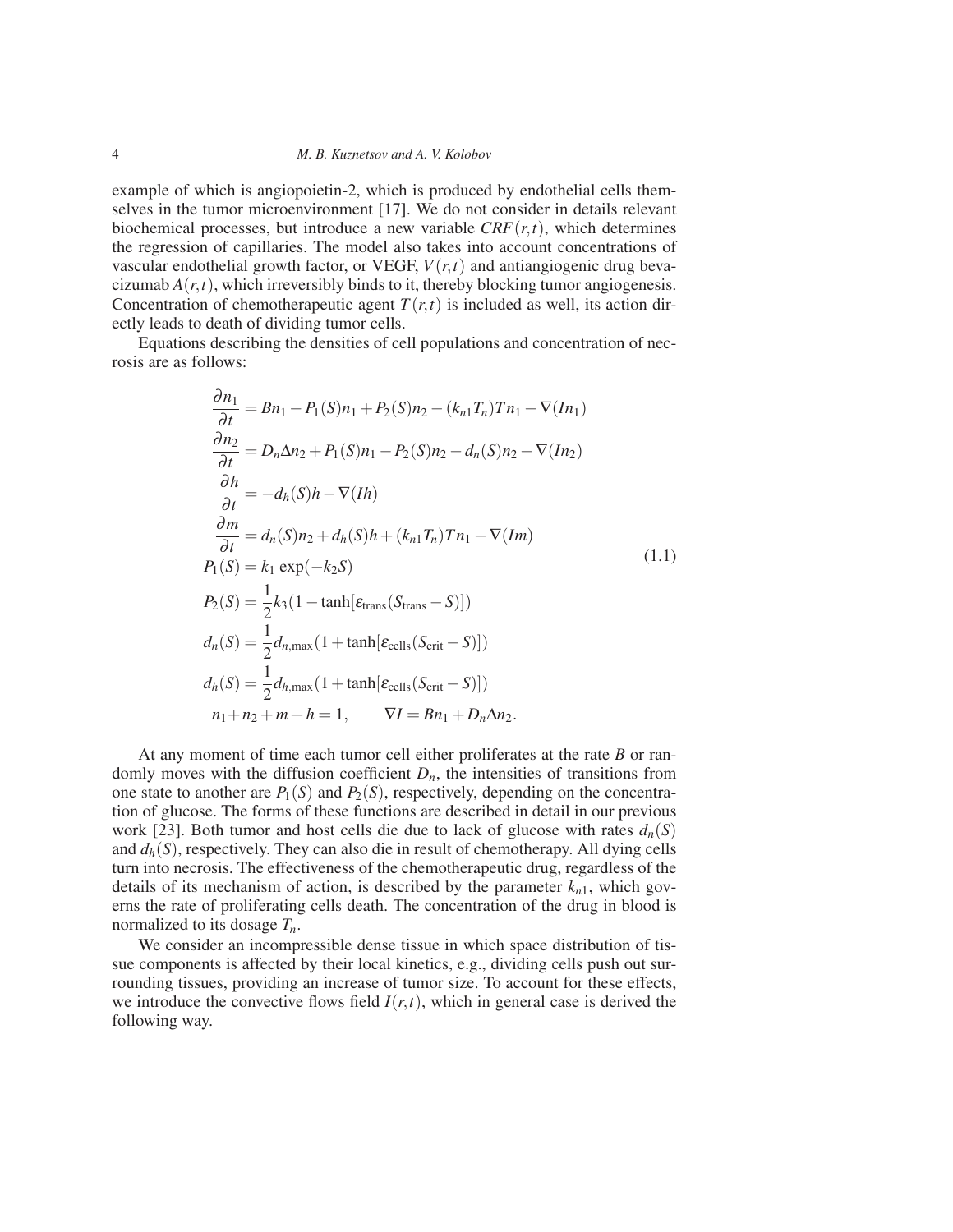Consider a system of equations for the subpopulations of cells  $n_i$ , which can divide, die, transform into each other, and also possess intrinsic mobility, while the total cell density is constant and equal to unity. For simplicity, the volumes of all the cells are equal. The evolution of the system is described by the equations:

$$
\frac{\partial n_i}{\partial t} = f_i(\mathbf{n}, \cdot) + D_i \Delta n_i - \nabla(n_i \mathbf{I}).
$$

Here  $f_i(\mathbf{n},\cdot)$  are the functions that describe the local kinetics of cell populations, depending on densities of cells themselves and on external conditions;  $D_i$  is the diffusivity of cells of *i*-th population, I is the velocity of convective motion, the gradient of which can be expressed by summing up left and right sides of equations:

$$
\nabla \mathbf{I} = \sum_{i} [f_i(\mathbf{n}, \cdot) + D_i \Delta n_i]
$$

the terms of cell transitions being mutually canceled out. In the case considered herein, local cell kinetics comprises division of cells in population  $n_1$  and diffusion of cells in population  $n_2$ , which results in the formula for convective flow velocity field (see (1.1)).

As already mentioned, the model uses two variables to describe the vascular network – *EC* and *FC*, which are the surface densities of normal and angiogenic capillaries, the latter having significantly higher permeability. Equations describing the dynamics of capillary surface density are as follows:

$$
\frac{\partial EC}{\partial t} = -\mu (EC + FC - 1)EC \cdot \Theta (EC + FC - 1) - k_{CRF}CRF \cdot EC \n- l(n_1 + n_2)EC + v_{mat}FC \cdot e^{-V/V_{norm}} - \nabla (\text{elast} \cdot I \cdot EC) \n\frac{\partial FC}{\partial t} = D_{FC}\Delta FC + Re^{-T/T_{Re}}\Theta (S - S_{crit}) \frac{V}{V + V^*}(EC + FC) \n- \mu (EC + FC - 1)FC \cdot \Theta (EC + FC - 1) - k_{CRF}CRF \cdot FC \n- l(n_1 + n_2)FC - v_{mat}FC \cdot e^{-V/V_{norm}} - \nabla (\text{elast} \cdot I \cdot FC)
$$
\n(1.2)

where  $\mu$  is the parameter responsible for the microcirculatory network tendency to return to constant physiologically reasonable density due to decrease blood filling in capillaries with the increase in microcirculatory network density above physiologically reasonable level; *kCRF* is the rate of capillaries destruction caused by chemical factors; *l* is the parameter of capillaries degradation under mechanical pressure; *R* is the maximum rate of angiogenesis achieved at high concentrations of VEGF and sufficient concentrations of glucose in the absence of chemotherapy, which slows down the division of endothelial cells. Parameter  $v_{\text{mat}}$  is responsible for maturation of angiogenic capillaries in absence of VEGF. Dynamics of microcirculatory network is described by random movement of angiogenic capillaries with the coefficient of diffusion *DFC* and by convective motion of the entire network at the speed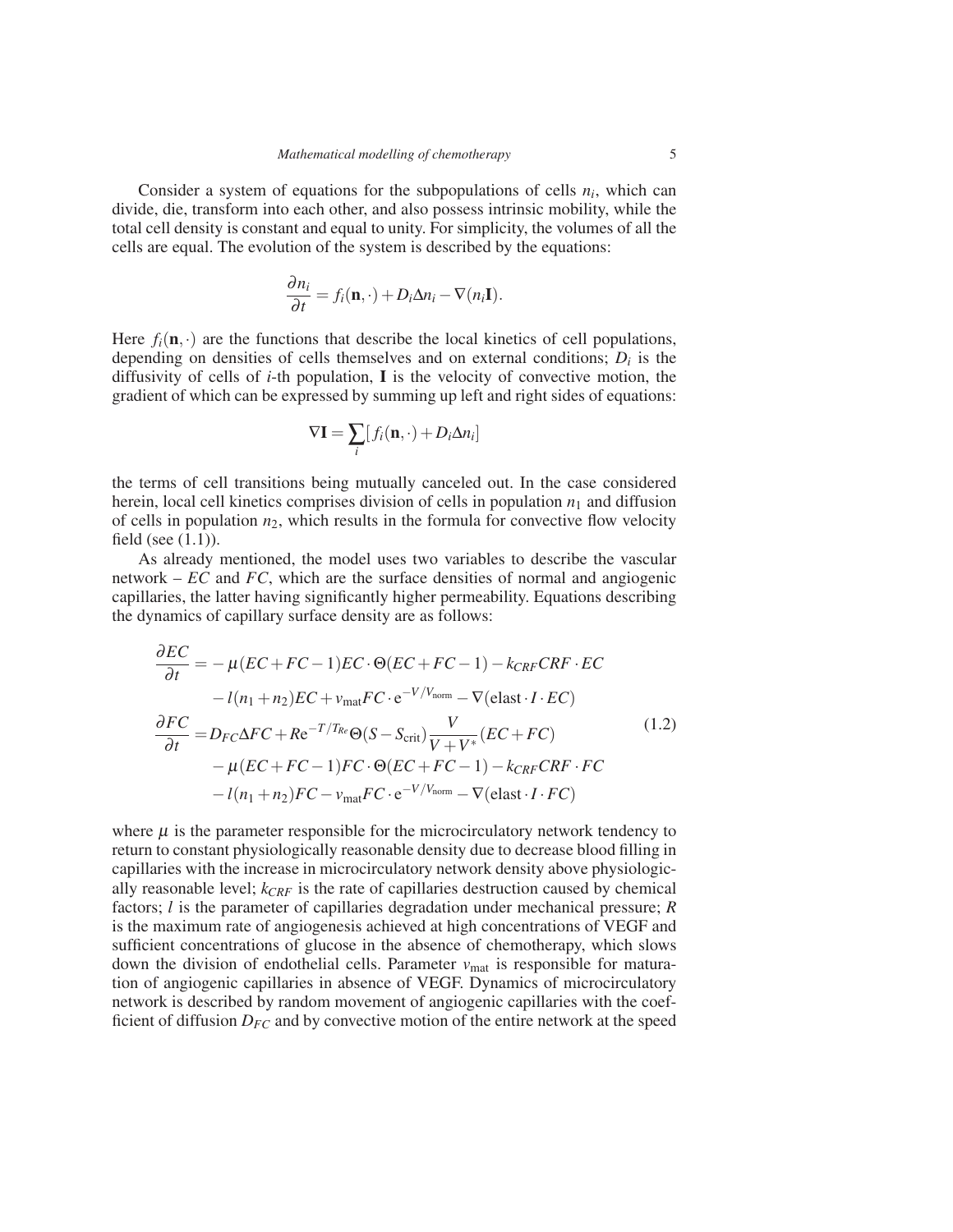of elast·*I*, which is less than the speed of convective cell movement due to microcirculatory network connectivity.

Change of glucose concentration *S* is defined by the equation:

$$
\frac{\partial S}{\partial t} = D_S \Delta S + [P_{S,EC} EC + P_{S,FC} FC](S_{blood} - S) - [q_{n1}n_1 + q_{n2}n_2 + q_h h] \frac{S}{S + S^*}. \tag{1.3}
$$

Here  $D<sub>S</sub>$  is the diffusion coefficient of glucose in tissue; its uptake rate by different cells is designated by letters *q* with corresponding indices; glucose inflow from capillaries of both types is characterized by parameters  $P_{S,EC}$  and  $P_{S,FC}$ ,  $S_{blood}$  is the blood level of glucose, which is considered to be constant.

Balance of capillary regression factors *CRF* is set by the following expression, terms of which designate respectively their diffusion, production by tumor cells, utilization as the result of interaction with microcirculatory network and nonspecific degradation:

$$
\frac{\partial CRF}{\partial t} = D_{CRF} \Delta CRF + p_{CRF}(n_1 + n_2) - \omega_{CRF} CRF(EC + FC) - d_{CRF} CRF.
$$
 (1.4)

Equations determining the concentrations of VEGF, bevacizumab and chemotherapy agent are as follows:

$$
\frac{\partial V}{\partial t} = D_V \Delta V + p_V n_2 - \omega_V V (EC + FC) - d_V V - (k_A A_n) AV
$$
  
\n
$$
\frac{\partial A}{\partial t} = D_A \Delta A + [P_{A,EC} EC + P_{A,FC} FC](A_{blood} - A) - (k_A V_n) AV
$$
  
\n
$$
\frac{\partial A_{blood}}{\partial t} = F_{A,i\nu} - d_A A_{blood}
$$
  
\n
$$
\frac{\partial T}{\partial t} = D_T \Delta T + [P_{T,EC} EC + P_{T,FC} FC](T_{blood} - T) - d_{T, tissue} T
$$
  
\n
$$
\frac{\partial T_{blood}}{\partial t} = F_{T,i\nu} - d_{T, blood} T.
$$
  
\n(1.5)

Here  $D_V$ ,  $D_A$ , and  $D_T$  are the diffusivities of corresponding substances,  $p_V$  is the production rate of VEGF by migrating tumor cells, which are in a state of metabolic stress,  $\omega_V$  is the rate of VEGF binding to endothelial cells receptors,  $d_V$  is the rate of its non-specific degradation. Irreversible binding of bevacizumab to VEGF is characterized by the constant *kA*. Capillary permeabilities for drugs are designated by letters  $P$  with corresponding indices. Coefficients  $A_{\text{blood}}$  and  $T_{\text{blood}}$  are the blood levels of drugs, their administration schemes are described by functions *FA*,*iv* and  $F_{T,iv}$ , while  $d_A$  and  $d_{T,blood}$  are the rates of drugs elimination from blood,  $d_{T,tissue}$  is the rate of non-specific binding of chemotherapeutic agent.

# 2. Results

The set of equations  $(1.1)$ – $(1.5)$  was solved in one-dimensional region with size of  $L = 3$  *cm*. Numerous experimental studies demonstrate that when tumor radius is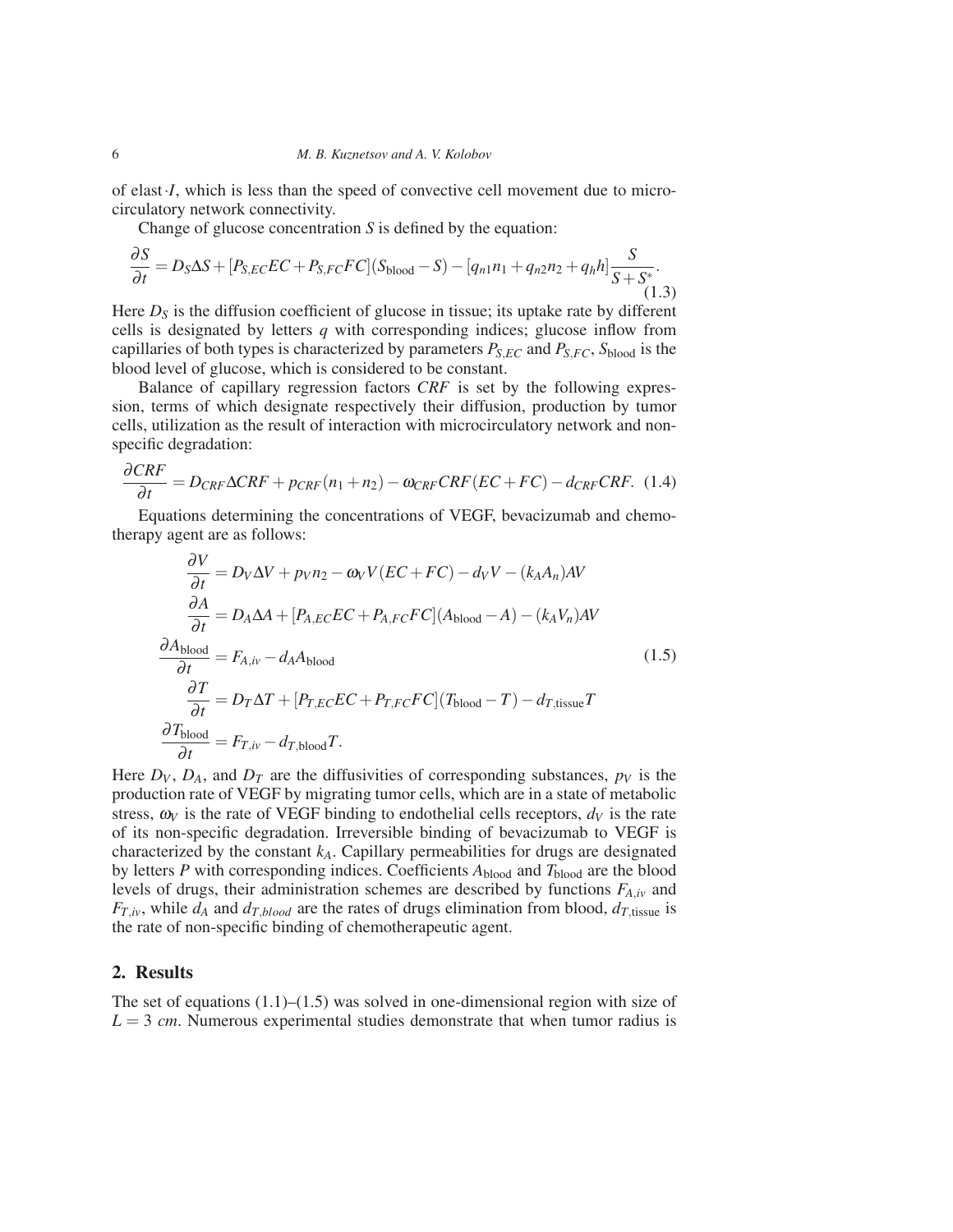

Figure 2. Profiles of living tumor cells density  $n_1 + n_2$ , fraction of tumor with necrosis  $n_1 + n_2 + m$ , normal microcirculatory network surface density *EC*, total microcirculatory network surface density *EC* + *FC*, concentrations of glucose *S* and chemotherapeutic agent *T* on the day before the start of chemotherapy and on the 2nd and 43th days of its administration under the drug effectiveness  $k_{n1} = 4.6 \times 10^{7}$ .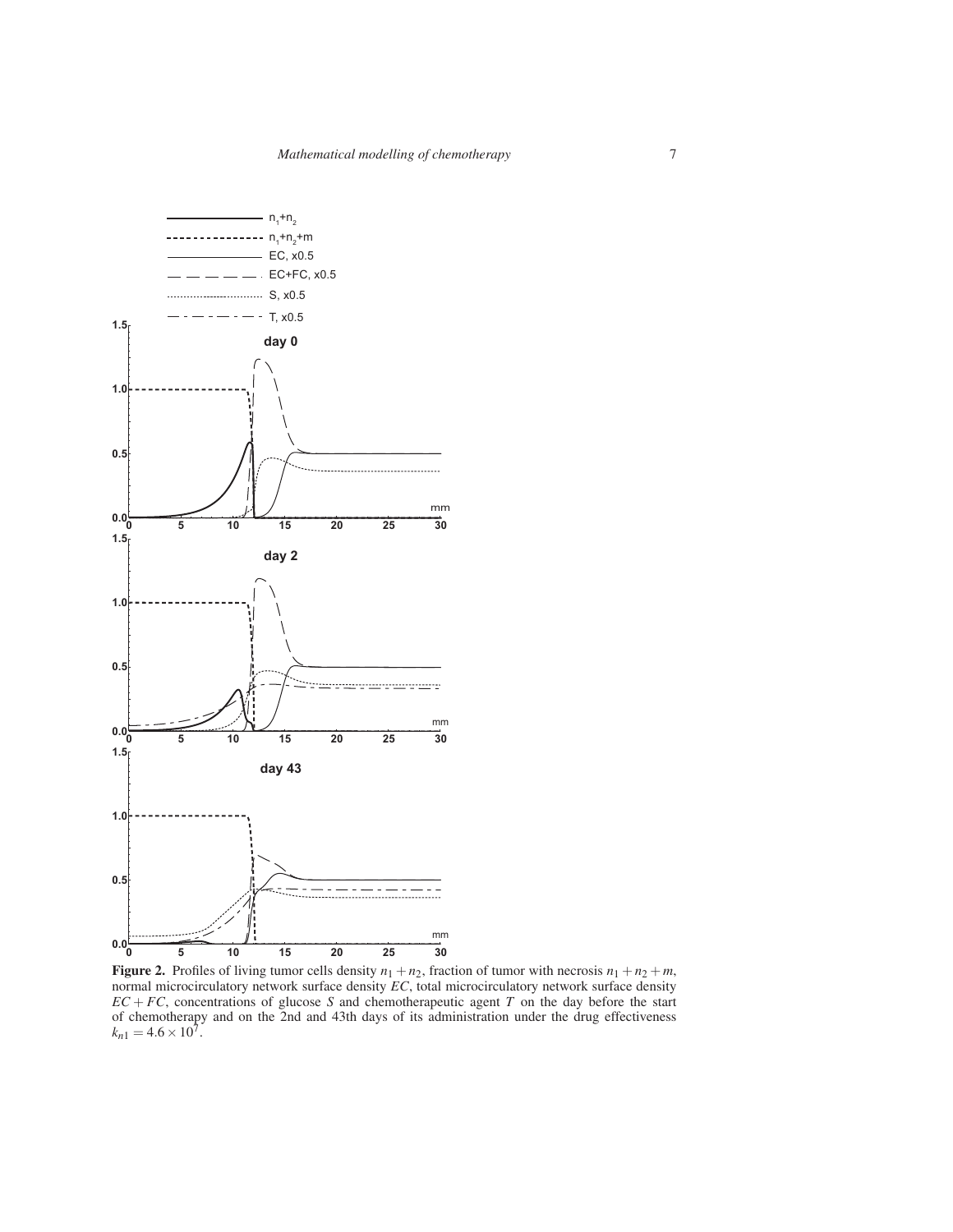more than several millimeters, its center is occupied by necrotic core. Therefore using of plane geometry does not lead to the significant deviations of results compared to spherically symmetric problem, since the Laplace operators in these cases differ significantly only for small radii. Initially we place a colony of tumor cells on the left border, which represents tumor center. For all variables zero-flux boundary conditions were set on both borders. The convective flow speed was set zero on the left border, free boundary condition was used for it on the right border. All parameters of the model were non-dimensionalized, the following normalization values were selected for: time –  $t_n = 1$  *h*, length –  $L_n = 10^{-2}$  *cm*, concentration of glucose –  $S_n = 1$  mg/ml, concentration of VEGF –  $V_n = 10^{-11}$  mol/ml, concentration of bevacizumab –  $A_n = 10^{-9}$  mol/ml, concentration of chemotherapeutic agent –  $T_n = 4.1 \times 10^{-8}$  mol/ml. Maximum cell density was set as  $n_{\text{max}} = 10^9$  cells/ml, normal capillary surface density was set as  $EC_n = 50 \text{ cm}^{-1}$  [33]. Microcirculatory network initially consists only of normal body capillaries, so  $EC(x,0) = 1$ . The initial distribution of glucose  $S(x,0)$  depends on the system parameters and is calculated as the steady-state concentration of glucose in normal tissue without tumor,  $n_1(x,0) = max(0, 0.25(1 - [x^2/100]))$ , which puts small (1 mm in width) population of proliferating tumor cells near the left boundary. The other variables at the initial time moment are equal to zero.

To speed up the calculations, equations for VEGF, oxygen and glucose were considered in the quasi-stationary approximation due to high rates of their reactions with respect to these rates for other variables and were solved numerically using the tridiagonal matrix algorithm. For other variables, the method of splitting into physical processes was used. Kinetic equations were solved via the fourth-order Runge– Kutta method and Crank–Nicholson scheme was used for the diffusion equations. Convective equations were solved using the flux-corrected transport algorithm [3] with the use of explicit anti-diffusion stage.

The following parameters were chosen as the basic set:

| $B = 0.01$ ,                     | $D_n = 0.0036$ ,                   | $k_1 = 0.4$ [32]             |       |
|----------------------------------|------------------------------------|------------------------------|-------|
| $k_2 = 19.8$ [32],               | $k_3 = 0.08$ ,                     | $\epsilon_{trans} = 10$ [32] |       |
| $S_{trans} = 0.3$ [32],          | $d_{n,\text{max}} = 0.0005,$       | $S_{\text{crit}} = 0.1$      |       |
| $d_{h, \text{max}} = 0.02,$      | $\varepsilon_{\text{cells}} = 5$ , | $\mu = 0.001$                |       |
| $k_{CRF} = 5 \times 10^{-5}$ ,   | $l = 0.0025$ ,                     | $v_{\text{mat}} = 0.0025$    |       |
| $V_{\text{norm}} = 0.025,$       | $\text{elast} = 0.5$ ,             | $R = 0.0015$                 |       |
| $T_{Re} = 0.07$ ,                | $V^* = 0.1$ ,                      | $D_{FC} = 0.00036$           |       |
| $q_{n1} = 500,$                  | $q_{n2} = 3.125,$                  | $q_h = 3.125$                |       |
| $S^* = 0.02$ [32],               | $P_{S,EC}=2$ ,                     | $P_{S,FC} = 4.8$             | (2.1) |
| $S_{\text{blood}} = 1$ ,         | $D_S = 180$ [13],                  | $p_{CRF} = 100$              |       |
| $\omega_{CRF} = 0.5$ ,           | $d_{CRF} = 0.05$ ,                 | $D_{CRF} = 21.6$             |       |
| $p_V = 200$ [20],                | $\omega_V = 0.23$ ,                | $d_V = 0.46$ [22]            |       |
| $k_A = 1.9 \times 10^{12}$ [30], | $D_V = 21.6$ [26],                 | $P_{A,EC} = 0.002$           |       |
| $P_{A,FC} = 1.23,$               | $D_A = 7.2$ [12],                  | $d_A = 0.0014$ [12]          |       |
| $P_{T,EC}=1,$                    | $P_{T,FC} = 2.75$ ,                | $D_T = 120$                  |       |
| $d_{T, \text{blood}} = 0.01,$    | $d_{T,\text{tissue}} = 0.14.$      |                              |       |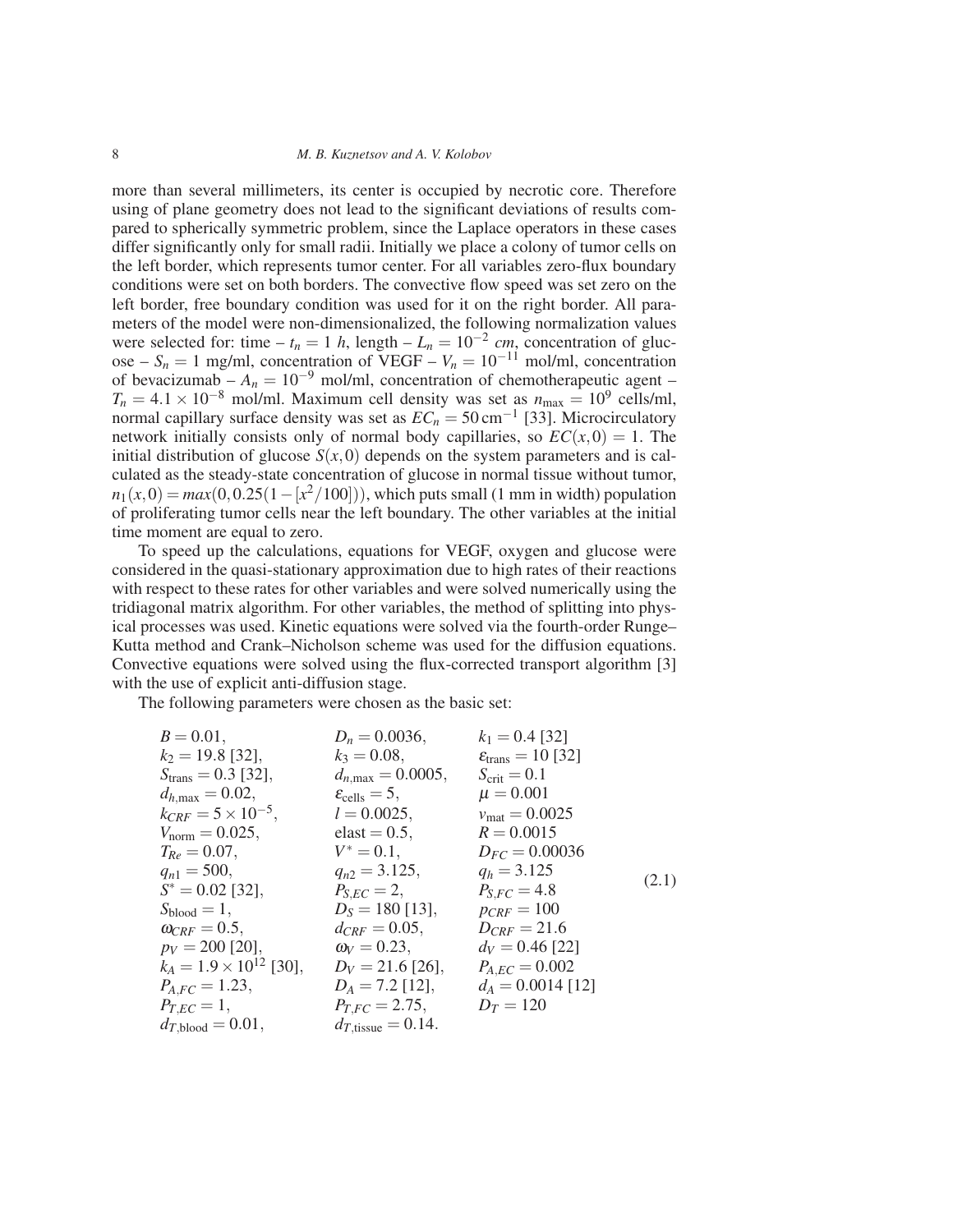The rate of tumor cell proliferation approximately corresponds to one division in three days, their diffusion coefficient corresponds to non-diffuse tumor. Parameter  $\mu$  is chosen so that microcirculatory network can not become more than two and a half times denser. Proliferating tumor cells require much more glucose than the others, since it is a basic plastic substrate. Parameters of permeability of both types of capillaries for glucose and drugs are evaluated using Renkin equation, it was done in the same way in [23]. For the sake of simplicity, we assume that chemotherapeutic agent does not bind with blood proteins.

To describe the chemotherapeutic agent, parameters of cisplatin were used [27, 36] as it is one of the most commonly used chemotherapeutic drugs in combination with bevacizumab [35, 38]. The drug toxicity parameter  $k_{n1}$  varies for the investigation of therapy effectiveness. Cisplatin administration scheme in clinical practice is every time selected based on the specific situation, we simulate six drug injections at three-week intervals. The injection of drug implies an increase of value of its blood concentration variable *T*blood by one, drug dosage being defined by its normalization constant *Tn*.

Figure 2 demonstrates the distribution of model variables during cytotoxic monochemotherapy under drug effectiveness  $k_{n1} = 4.6 \times 10^{7}$ . The top picture shows the profiles of malignant cells, microcirculatory network and glucose on the day before the start of therapy. Increased glucose concentration in the peritumoral area, where active angiogenic capillaries formation takes place, infers its greater inflow in this area. Angiogenesis also influences the inflow of chemotherapeutic agent, the permeability ratio of angiogenic and preexisting capillaries for it being slightly higher than that for glucose, since drug molecules are larger. Proliferating tumor cells are concentrated near the tumor boundary (in the area with sufficiently high glucose concentration for proliferation) and middle picture shows how their number reduces significantly on the second day after the first injection of the drug. In result of death of these cells, depth of glucose penetration into the tumor increases that leads to active transition of migrating cells  $n_2$  into proliferating state in which they are also killed by the action of chemotherapeutic drug. The bottom figure illustrates the 43-rd day of therapy to which the number of viable tumor cells is significantly reduced, while the remaining cells are concentrated in depth of the tumor. Normalization of angiogenic capillaries results in decrease in effective permeability of microcirculatory network, while action of various chemical and mechanical factors leads to significant decrease of its overall density. Both factors affect the decrease in inflows of drug and glucose to the tumor.

Figure 3 demonstrates the dynamics of change in the number of living tumor cells with time for different effectiveness of chemotherapeutic agent  $k_{n1}$ . The drug with effectiveness  $k_{n1} = 4.6 \times 10^4$  has no significant effect on the dynamics of tumor growth which would be distinguishable on this graph, under  $k_{n1} = 4.6 \times 10^5$  tumor volume slightly decreases during the therapy, but after it number of cells quickly recovers, under  $k_{n1} = 4.6 \times 10^6$  it becomes possible to achieve significant longterm reduction in the number of tumor cells, under  $k_{n1} = 4.6 \times 10^7$  in the middle of therapy course the number of tumor cells decreases critically, under  $k_{n1} = 4.6 \times 10^8$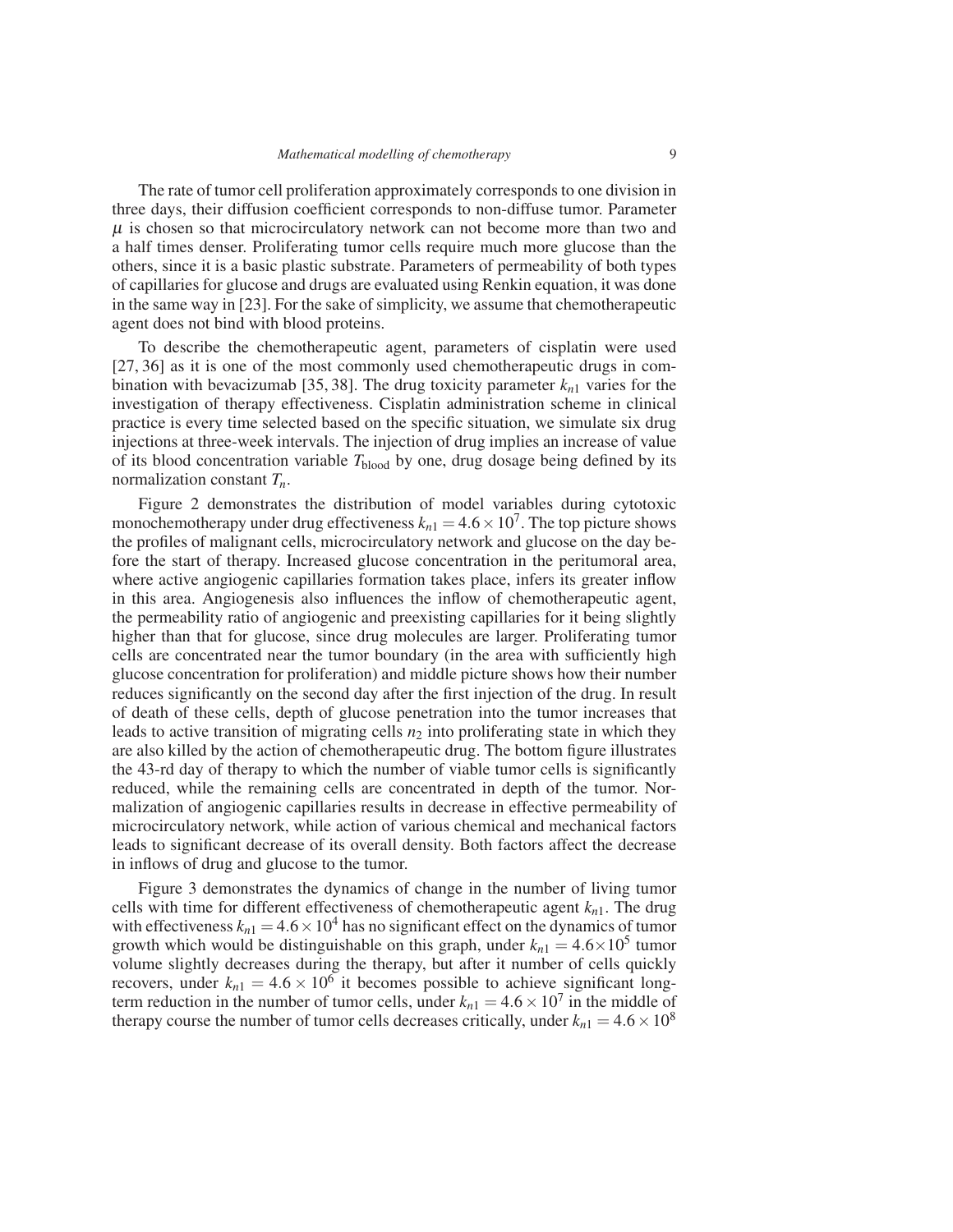

Figure 3. The number of tumor cells  $n_1 + n_2$  during chemotherapy depending on the drug effectiveness  $k_{n}$ . Points denote moments in time for which the variables profiles are shown in 2 under drug effectiveness value of  $k_{n1} = 4.6 \times 10^{7}$ .

practically all tumor cells die already after the first injection. For the case  $k_{n1}$  =  $4.6 \times 10^7$  the points on the graph denote the time moments, for which Figure 2 shows the distributions of model variables.

There was conducted an investigation of relative effectiveness of various schemes of drug administration during combination therapy. In each scheme chemotherapeutic agent is administered six times with three-week intervals. In the first scheme the antiangiogenic drug bevacizumab is not used at all, so monochemotherapy is modelled. In the second scheme, which is used commonly in clinical practice, bevacizumab is injected at the same time with chemotherapeutic agent, starting from its first injection, and administration of bevacizumab continues after the end of chemotherapy. The third scheme differs from the second in that the bevacizumab is administered only from the sixth injection of the chemotherapeutic drug. The comparison of the schemes effectiveness was made under different values of non-specific binding of chemotherapeutic drug in tissue  $d_{T, \text{tissue}}$ , as it is an important parameter which in practice can vary significantly depending on the characteristics of patient and tumor and various other factors. The smaller its value, the less chemotherapeutic agent binds to tumor microenvironment elements and the more deeply the drug penetrates into the tumor. Figure 4 shows the dynamics of tumor cells number under three different values of  $d_{T,\text{tissue}}$  for three schemes of drug administration.

It is seen from Fig. 4 that the rate of non-specific binding of chemotherapeutic drug heavily influences the therapy effectiveness, but the scheme of simultaneous drugs administration, widely used in clinical practice, turns out to be not the best one in a wide range of values  $d_{\textit{T,tissue}}$ . Scheme with bevacizumab administration starting at the end of chemotherapy is more effective.

To quantify the effectiveness of therapy the time of tumor remission can be used, which we conditionally defined as the number of days during which the number of tumor cells is not more than  $10^6$ . Under  $d_{T,\text{tissue}} = 0.028$  the delay in bevacizumab administration increases this parameter from 828 to 843, that is, by 2%, under  $d_{\text{T,tissue}} = 0.14$  – from 257 to 299, that is, by 16%. This result is explained by the fact that the administration of bevacizumab from the very beginning of the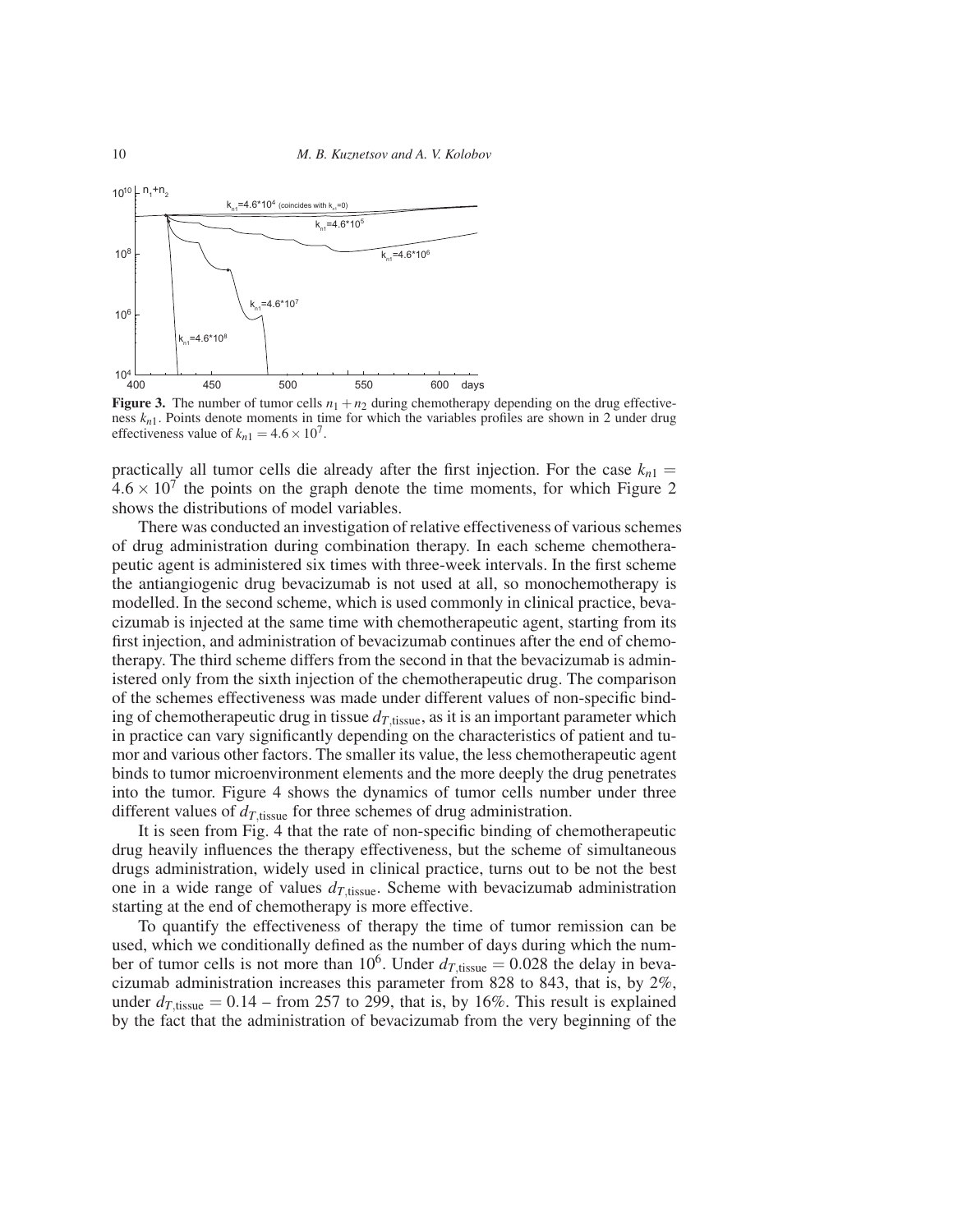

Figure 4. The number of tumor cells during combined chemotherapy with antiangiogenic drug under chemotherapeutic drug effectiveness value of  $k_{n1} = 5 \times 10^{7}$  at different values of the rate of its nonspecific binding  $d_{T,\text{tissue}}$ . CT – chemotherapy, AAT – antiangiogenic therapy.

combined therapy leads to rapid maturation of capillaries formed in result of tumor angiogenesis and their later degradation – this significantly reduces the effective capillary permeability for chemotherapeutic drug and consequently fewer tumor cells are killed by it.

# 3. Discussion

In this work, basing on the results of mathematical simulations it was suggested that scheduling of combined chemotherapy with bevacizumab when administration of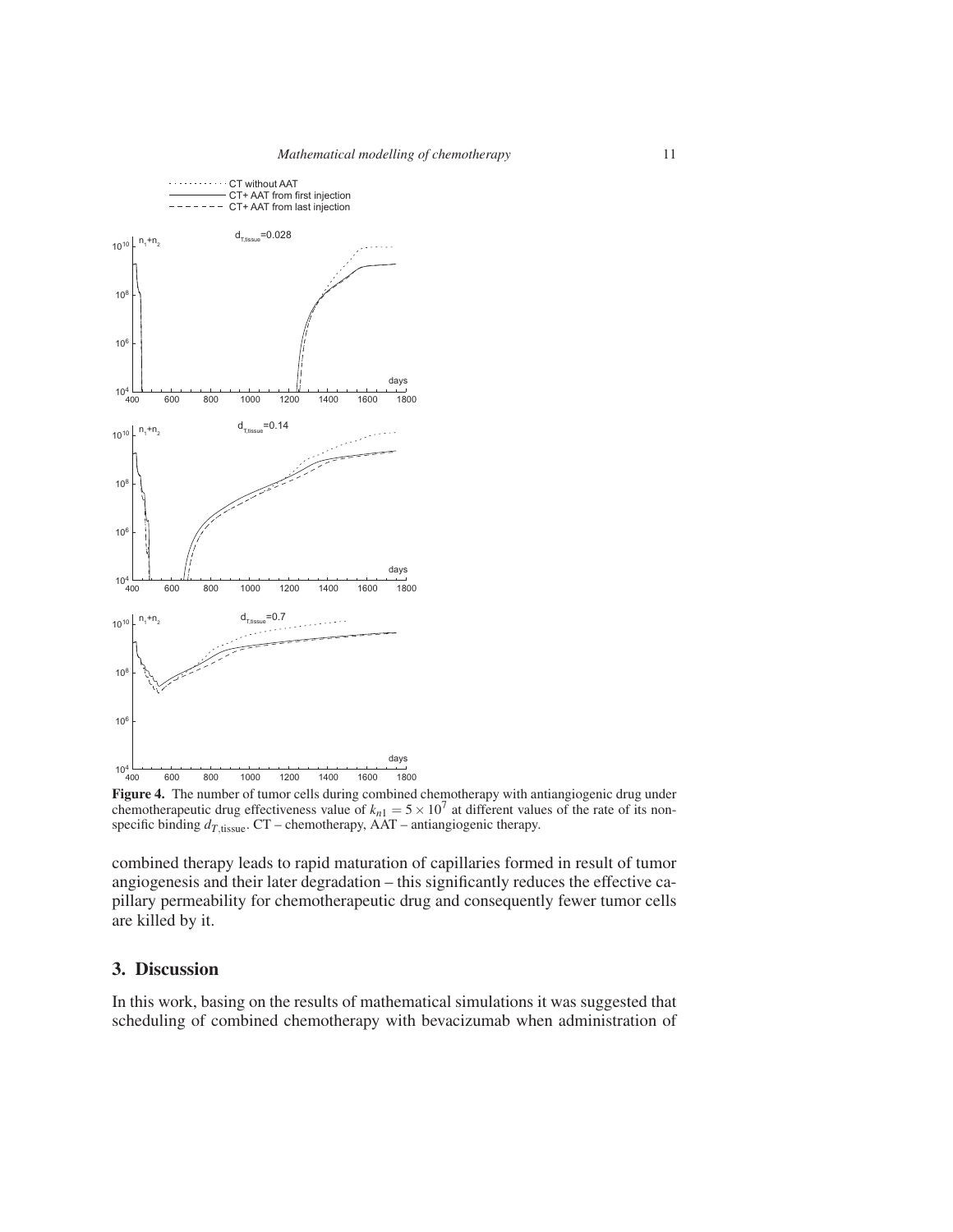## 12 *M. B. Kuznetsov and A. V. Kolobov*

the latter begins with the end of chemotherapy should lead to enhanced antitumor effect compared to classical clinical scheme of simultaneous drug administration. The main reason of this is that more chemotherapeutic drug should flow in tumor tissue through angiogenic capillaries than through normal and maturated ones due to their greater permeability. This result is of purely qualitative nature, and its quantitative pre-estimation in every specific experimental or clinical case is a hardly feasible task, since it depends on colossal number of parameters of different nature. Nevertheless, this result is based on the consideration of the most crucial processes taking place during tumor progression and therapy, and therefore is of great potential practical importance and has to be checked by direct experiments. It should be specially noted that estimation of tumor angiogenic capillaries permeability for chemotherapeutic drug has been made herein for certain parameter values and with neglecting the fraction of drug molecules reversibly bound to plasma proteins. For instance, plasma protein binding for cisplatin is estimated as 95% [34], however, plasma proteins molecular masses can be two orders of magnitude more than that of cisplatin itself, so permeability for such complexes through pre-existing or maturated capillaries is negligible compared to that of free drug. Thus, the model overestimates overall drug inflow during antiangiogenic treatment, and more detailed consideration of drug pharmacokinetics would only enhance the effectiveness of introduced scheme compared to simultaneous drug administration.

Nowadays the majority of experimental investigations aimed at optimization of combined chemotherapy with bevacizumab focus on the concept, which appeared in the beginning of this century and has gained wide interest [18]. It was proposed that right after beginning of antiangiogenic therapy there exists a transient period of 'normalization window' when tumor gets enhanced supply of oxygen, nutrients and drugs, and this happens due to the fact that tumor capillaries prior to their degradation become mature which leads to increased tumor blood flow. Experimental investigations on various mice tumor models indeed demonstrated elevated levels of oxygen concentration in tumor tissue lasting several days after beginning of antiangiogenic therapy. Consequently, combined radiation and antiangiogenic therapy had synergistic effect when the former was administered during the 'normalization window' [9,28], as the effect of radiation therapy strongly depends on the formation of reactive oxygen species, which interfere with cell division.

However, according to existing experimental data on changes of tumor blood perfusion, during first days after antiangiogenic therapy, in different cases it can either increase [8] or decrease [29, 37]. Moreover, rate of oxygen consumption by tumor can be also strongly affected by antiangiogenic therapy [7]. These and other data raise certain questions on boundaries of applicability and correct theoretic explanation of the effect of 'normalization window'.

Most importantly, since the inflow of the majority of metabolites and drugs is mainly governed by the diffusion process through the capillary membrane [24], increased tumor blood perfusion alone should elevate chemotherapy agent influx in tumor only in cases of severely impaired tumor blood perfusion before treatment, otherwise it should not affect drug influx significantly. Indeed, injection of bevaci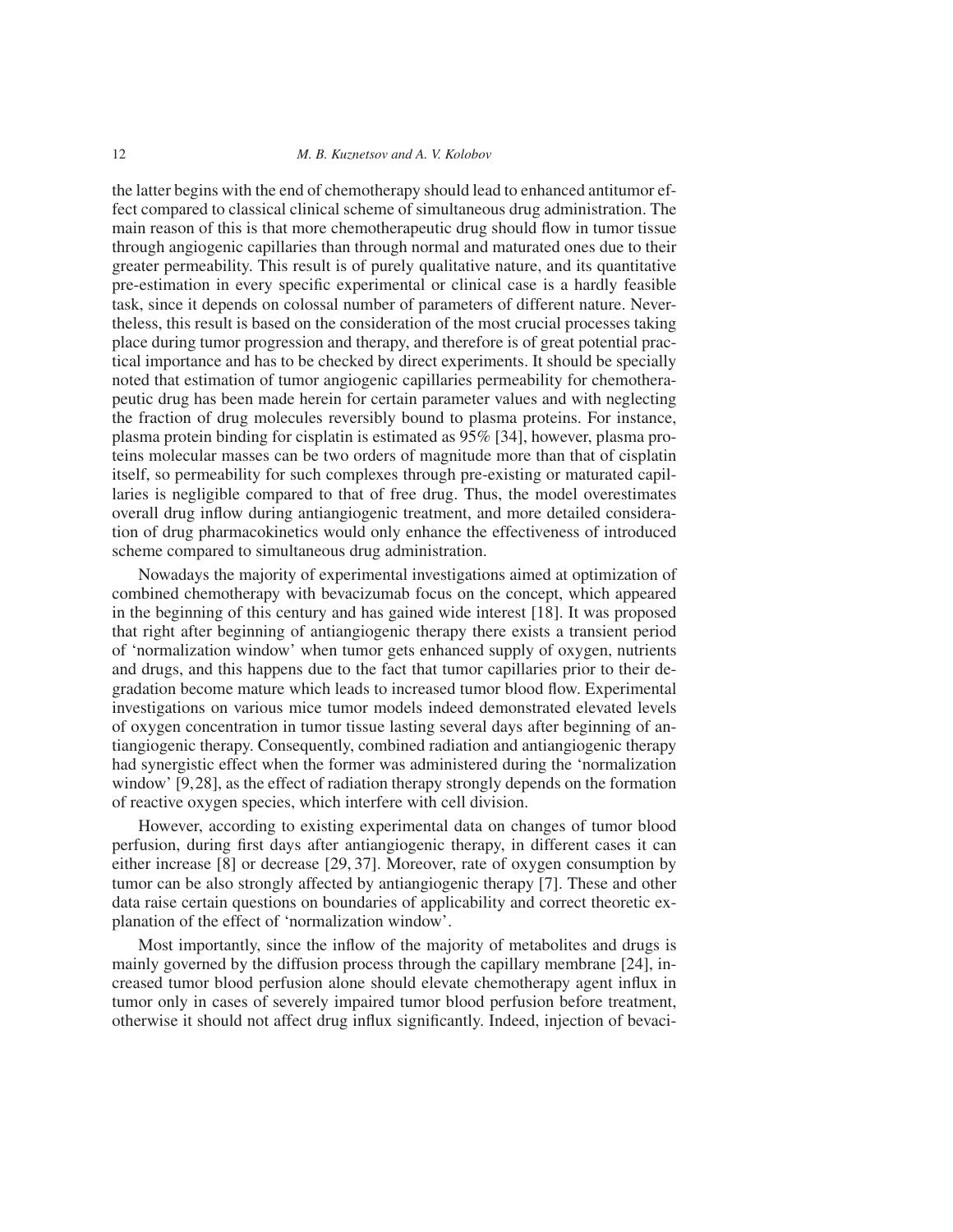zumab results in rapid sustained decrease of effective tumor capillaries permeability for lipid-insoluble molecules, to the class of which chemotherapeutic agents also belong, which was unambiguously demonstrated by numerous experiments, including above mentioned ones [8,28]. Still, even in the cases when appearance of 'normalization window' would influence the chemotherapeutic drug inflow, this effect would be very limited in time, and would affect only one injection of drug, after which due to degradation of tumor microvasculature drug inflow in tumor would unavoidably be severely limited. On the contrary, combined therapy scheduling suggested herein would take advantage of increased capillary permeability for the whole course of chemotherapy administration and therefore should integrally be more effective. To the best of our knowledge, by now there has been no direct experiment held that would have compared the suggested scheme with simultaneous administration.

In the present paper, only palliative therapy was considered. Investigation of neoadjuvant therapy effectiveness should rely on the rate of decrease of tumor radius, since it is the main clinically relevant parameter. The model herein cannot reproduce tumor shrinkage, since it does not consider interstitial fluid dynamics. Thus, it can not describe fluid outflow from necrotic into peritumoral area and then into lymphatic system which leads to tumor volume decrease observed as a result of neoadjuvant chemotherapy. Therefore to carry out such investigation it is necessary to expand the existing model, taking into account the dynamics of interstitial fluid.

# **References**

- 1. S. Benzekry, G. Chapuisat, J. Ciccolini, A. Erlinger, and F. Hubert, A new mathematical model for optimizing the combination between antiangiogenic and cytotoxic drugs in oncology. *Comptes Rendus Mathematique* 350 (2012), No. 1, 23–28.
- 2. G. Bergers and E. B. Laura, Tumorigenesis and the angiogenic switch. *Nature Reviews Cancer* 3 (2003), No. 6, 401–410.
- 3. J. P. Boris and D. L. Book, Flux-corrected transport, I. SHASTA, a fluid transport algorithm that works. *J. Comp. Phys.* 11 (1973), No. 1, 38–69.
- 4. J. Chen, B. Liu, J. Yuan, J. Yang, J. Zhang, Y. An, L. Tie, Y. Pan, and X. Li, Atorvastatin reduces vascular endothelial growth factor (VEGF) expression in human non-small cell lung carcinomas (NSCLCs) via inhibition of reactive oxygen species (ROS) production. *Molecular Oncology* 6 (2012), No. 1, 62–72.
- 5. A. Claes, P. Wesseling, J. Jeuken, C. Maass, A. Heerschap, and W. P. J. Leenders, Antiangiogenic compounds interfere with chemotherapy of brain tumors due to vessel normalization. *Molecular Cancer Therapeutics* 7 (2008), No. 1, 71–78.
- 6. P. G. Corrie, Cytotoxic chemotherapy: clinical aspects. *Medicine* 36 (2008), No. 1, 24–28.
- 7. M. Curtarello, E. Zulato, G. Nardo, S. Valtorta, G. Guzzo, E. Rossi, G. Esposito, A. Msaki, A. Pasto, A. Rasola, L. Persano, F. Ciccarese, R. Bertorelle, S. Todde, M. Plebani, H. Schroer, S. Walenta, W. Mueller-Klieser, A. Amadori, R. M. Moresco, and S. Indraccolo. VEGF-targeted therapy stably modulates the glycolytic phenotype of tumor cells. *Cancer Research* 75 (2015), No. 1, 120–133.
- 8. P. V. Dickson, J. B. Hamner, T. L. Sims, C. H. Fraga, C. Y. C. Ng, S. Rajasekeran, N. L. Hagedorn, M. B. McCarville, C. F. Stewart, and A. M. Davidoff, Bevacizumab-induced transient remodelling of the vasculature in neuroblastoma xenografts results in improved delivery and ef-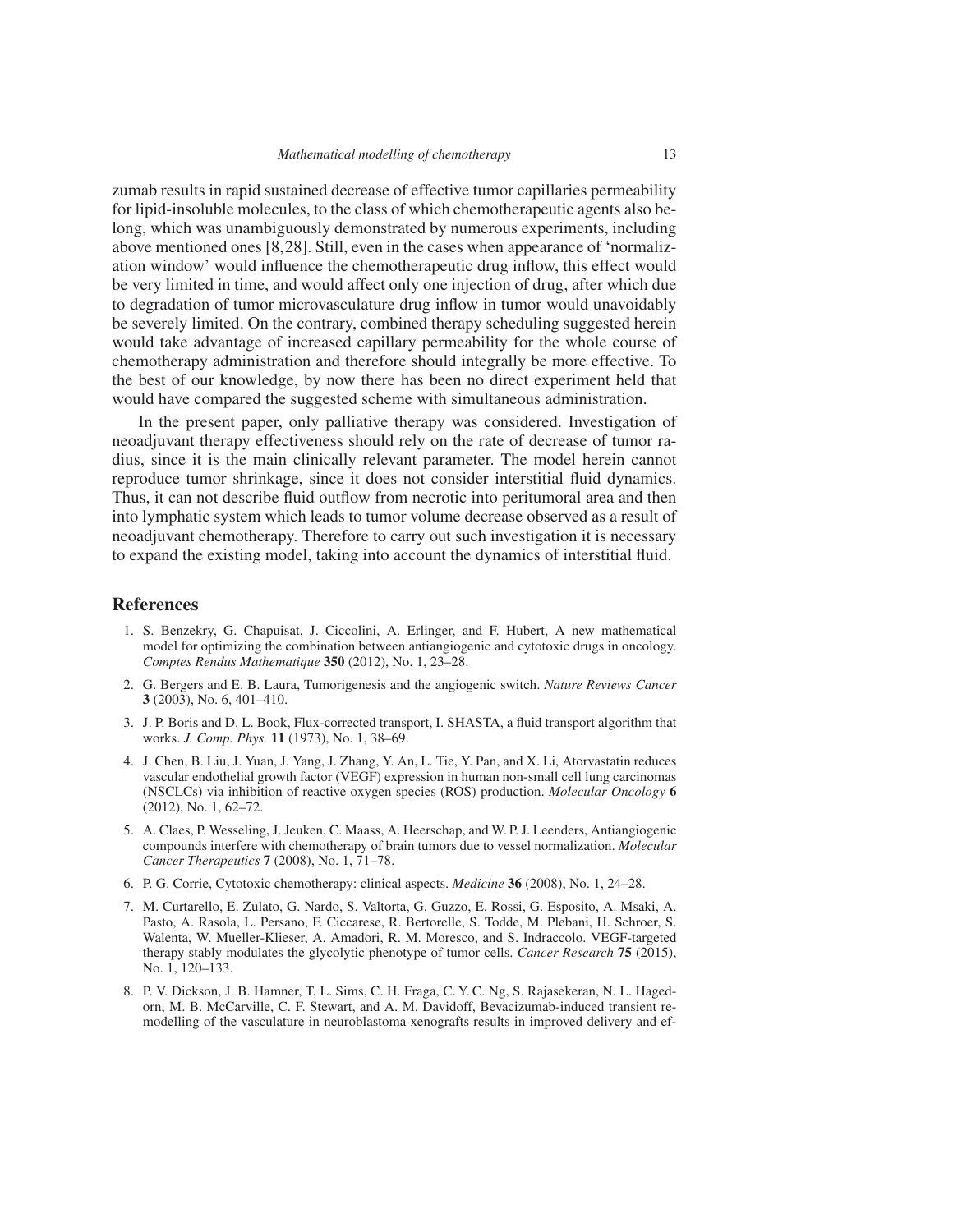ficacy of systemically administered chemotherapy. *Clinical Cancer Research* 13 (2007), No. 13, 3942–3950.

- 9. R. P. M. Dings, M. Loren, H. Heun, E. McNiel, A. W. Griffioen, K. H. Mayo, and R. J. Griffin, Scheduling of radiation with angiogenesis inhibitors anginex and Avastin improves therapeutic outcome via vessel normalization. *Clinical Cancer Research* 13 (2007), No. 11, 3395–3402.
- 10. A. W. El-Kareh and T. W. Secomb, A theoretical model for intraperitoneal delivery of cisplatin and the effect of hyperthermia on drug penetration distance. *Neoplasia* 6 (2004), No. 2, 117–127.
- 11. J. Folkman, Tumor angiogenesis: therapeutic implications. *New England J. Medicine* 285 (1971), No. 21, 1182–1186.
- 12. Genentech Inc, Avastin full Prescribing Information. https://www.gene.com/download/pdf/avastin prescribing.pdf, 2017-04-13.
- 13. M.G. Ghosn, V.V. Tuchin, K.V. Larin, Depth-resolved monitoring of glucose diffusion in tissues by using optical coherence tomography. *Optics Letters* 31 (2006), No. 15, 2314–2316.
- 14. A. Giese, R. Bjerkvig, M. E. Berens, and M. Westphal, Cost of migration: invasion of malignant gliomas and implications for treatment. *J. Clinical Oncology* 21 (2003), No. 8, 1624–1636.
- 15. R. Grossman, H. Brastianos, J.O. Blakeley, A. Mangraviti, B. Lal, P. Zadnik, L. Hwang, R. T. Wicks, R. C. Goodwin, H. Brem, and B. Tyleret, Combination of anti-VEGF therapy and temozolomide in two experimental human glioma models. *J. Neuro-Oncology* 116 (2014), No. 1, 59–65.
- 16. D. Hanahan and R. A. Weinberg, Hallmarks of cancer: the next generation. *Cell* 144 (2011), No. 5, 646–674.
- 17. J. Holash, P. C. Maisonpierre, D. Compton, P. Boland, C. R. Alexander, D. Zagzag, G. D. Yancopoulos, and S. J. Wiegand, Vessel cooption, regression, and growth in tumors mediated by angiopoietins and VEGF. *Science* 284 (1999), No. 5422, 1994–1998.
- 18. R. K. Jain, Normalizing tumor vasculature with anti-angiogenic therapy: a new paradigm for combination therapy. *Nature Medicine* 7 (2001), No. 9, 987.
- 19. R. S. Kerbel and A. K. Barton, The anti-angiogenic basis of metronomic chemotherapy. *Nature Reviews Cancer* 4 (2004), No. 6, 423–436.
- 20. K. J. Kim, B. Li, J. Winer, M. Armanini, N. Gillett, H. S. Phillips, and N. Ferrara, Inhibition of vascular endothelial growth factor-induced angiogenesis suppresses tumour growth in vivo. *Letters to Nature* 362 (1993), 841–844.
- 21. Y. C. Kim, H. E. Grossniklaus, H. F. Edelhauser, and M. R. Prausnitz, Intrastromal delivery of bevacizumab using microneedles to treat corneal neovascularization intrastromal delivery of bevacizumab. *Investigative Ophthalmology & Visual Science* 55 (2014), No. 11, 7376–7386.
- 22. J. Kleinheinz, S. Jung, K. Wermker, C. Fischer, and U. Joos, Release kinetics of VEGF165 from a collagen matrix and structural matrix changes in a circulation model. *Head & Face Medicine* 6 (2010), No. 1, 17.
- 23. A. V. Kolobov, V. V. Gubernov, and M. B. Kuznetsov, The study of antitumor efficacy of bevacizumab antiangiogenic therapy using a mathematical model. *Russ. J. Numer. Anal. Math. Modelling* 30 (2015), No. 5, 289–297.
- 24. J. R. Levick, *An Introduction to Cardiovascular Physiology*. Butterworth–Heinemann, 2013.
- 25. J. Ma, S. Pulfer, S. Li, J. Chu, K. Reed, and J. M. Gallo, Pharmacodynamic-mediated reduction of temozolomide tumor concentrations by the angiogenesis inhibitor TNP-470. *Cancer Research* 61 (2001), No. 14, 5491–5498.
- 26. F. Milde, M. Bergdorf, and P. Koumoutsakos, A hybrid model for three-dimensional simulations of sprouting angiogenesis. *Biophysical J.* 95 (2008), No. 7, 3146–3160.